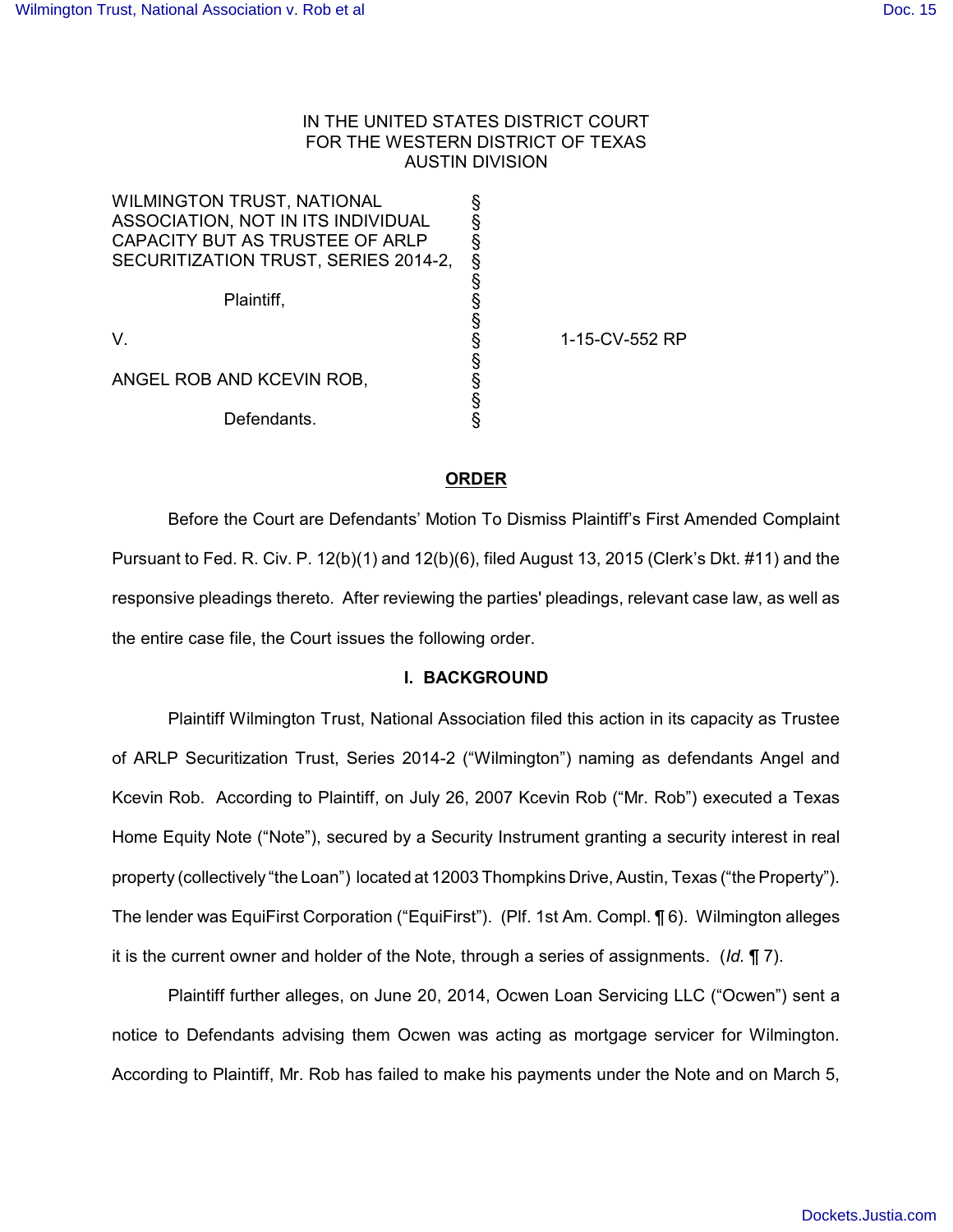2012 notice of default and intent to accelerate were sent to Mr. Rob at the Property. (*Id.* ¶¶ 9-11). Plaintiff alleges the default has not been cured to date. (*Id*. ¶ 11).

Although not precisely clear, it appears the Loan was first accelerated on June 22, 2011. Plaintiff states that acceleration was rescinded pursuant to a written notice of rescission sent to Defendants on October 30, 2014. (*Id*.).

By way of this lawsuit, Plaintiff seeks to judicially foreclose on the Property. Plaintiff alternatively seeks a judgment that it is equitably subrogated to all amounts paid to other creditors on behalf of the Defendants after their default. (*Id*. ¶¶ 13-22).

Defendants have now filed a motion to dismiss, arguing this Court lacks jurisdiction, Plaintiff's claims are not ripe, and also that Plaintiff has failed to state a claim for relief. The Court will address those arguments in turn.

### **II. JURISDICTION**

### **A. Applicable Law**

Generally, a federal court has jurisdiction over a case in two circumstances. The first, known as federal question jurisdiction, exists if a case is "founded on a claim or right arising under the Constitution, treaties or laws of the United States." 28 U.S.C. § 1441(b). Implementation of this statute is controlled by the well-pleaded complaint rule. This rule provides that a "properly pleaded complaint governs the jurisdictional determination and if, on its face, such a complaint contains no issue of federal law, then there is no federal question jurisdiction." *Aaron v. Nat'l Union Fire Ins. Co.*, 876 F.2d 1157, 1160-61 (5th Cir. 1989). Stated differently, jurisdiction exists if the complaint establishes: (1) federal law creates the cause of action; or (2) federal law is a necessary element of one of the well-pleaded claims. *Christianson v. Colt Indus. Operating Corp.*, 486 U.S. 800, 808-09, 108 S. Ct. 2166, 2173-74 (1988); *Franchise Tax Bd. v. Constr. Laborers Vacation Trust*, 463 U.S. 1, 27-28, 103 S. Ct. 2841, 2856 (1983).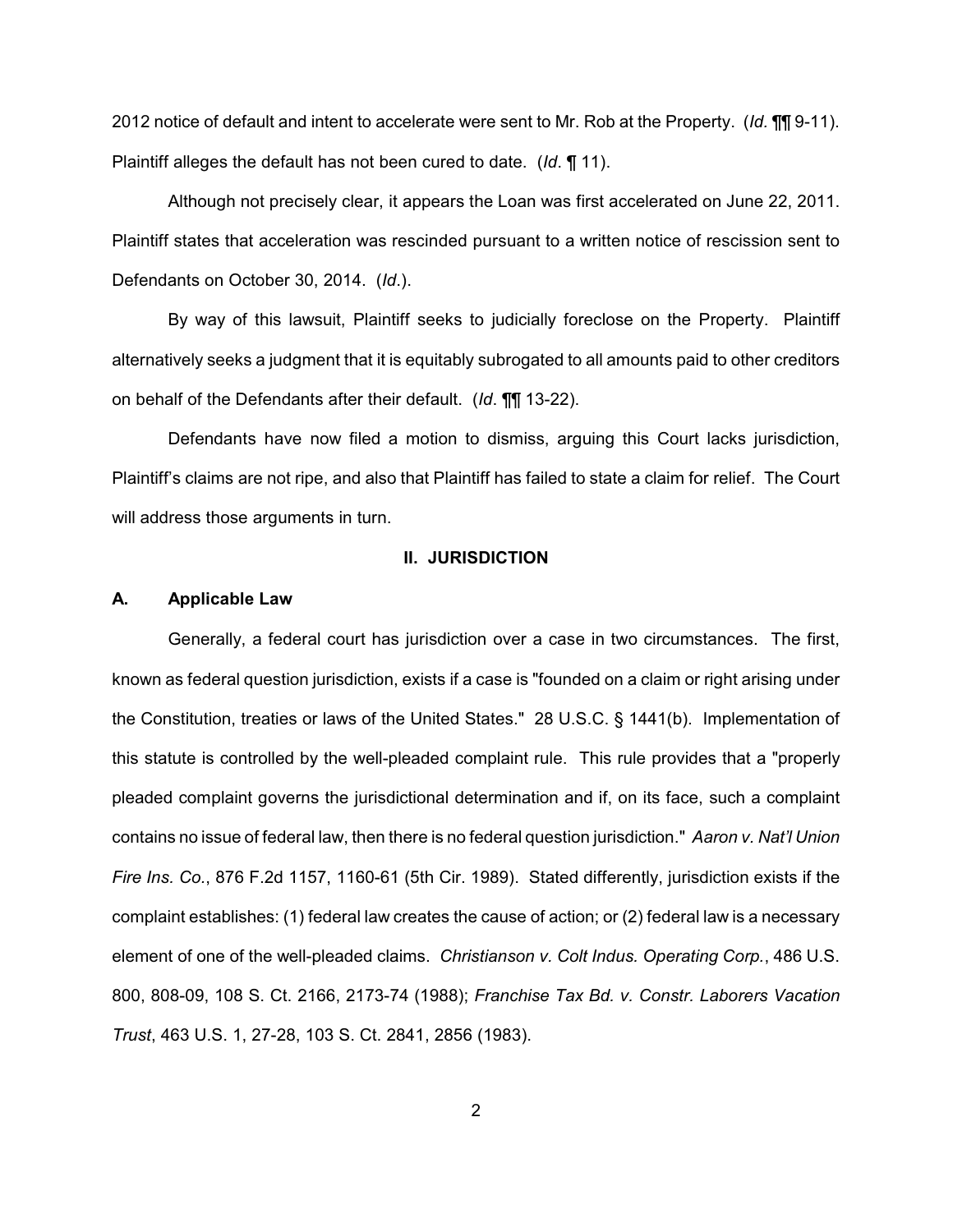The second circumstance in which a federal court has jurisdiction is known as diversity jurisdiction. A suit between parties of diverse citizenship may be adjudicated in a federal forum only if "the matter in controversy exceeds the sum or value of \$75,000, exclusive of interest and costs." 28 U.S.C. § 1332(a). The party seeking to invoke federal diversity jurisdiction bears the burden of establishing both that the parties are diverse and that the amount in controversy exceeds \$75,000. *St. Paul Reinsurance Co. v. Greenberg*, 134 F.3d 1250, 1253 (5th Cir. 1998).

### **B. Discussion**

Plaintiff asserts this Court has jurisdiction based on diversity of citizenship. Plaintiff alleges, and Defendants do not disagree, that Defendants are both citizens of Texas. Plaintiff asserts it is a national banking association with its main office located in Delaware, and is thus a citizen of that state for jurisdictional purposes. 28 U.S.C. § 1348 (national banking associations are "deemed citizens of the States in which they are respectively located"); *Wachovia Bank v. Schmidt*, 546 U.S. 303, 318 (2006) (national banking association "located" for purpose of diversity jurisdiction, "in the State designated in its articles of association as its main office").

Defendants contend Wilmington's citizenship as a national banking association is not determinative, however. Rather, according to Defendants, the citizenship of the trust on whose behalf Wilmington sues governs the question of citizenship. In this case, Defendants maintain the ARLP Securitization Trust, Series 2014-2 is a Delaware Statutory Trust organized as an unincorporated association. Defendants argue, as an unincorporated association, the trust's citizenship is the citizenship of all of its shareholders or beneficiaries. *See Carden v. Arkoma Assocs*., 494 U.S. 185, 195 (1990) ("diversity jurisdiction in a suit by or against [limited partnership] depends on the citizenship of 'all the members'").

Plaintiff, in turn, points out that the Supreme Court has clearly held the citizenship of a trust is that of its trustee. *Navarro Savs. Ass'n v. Lee*, 446 U.S. 458, 464 (1980). Defendants argue the

3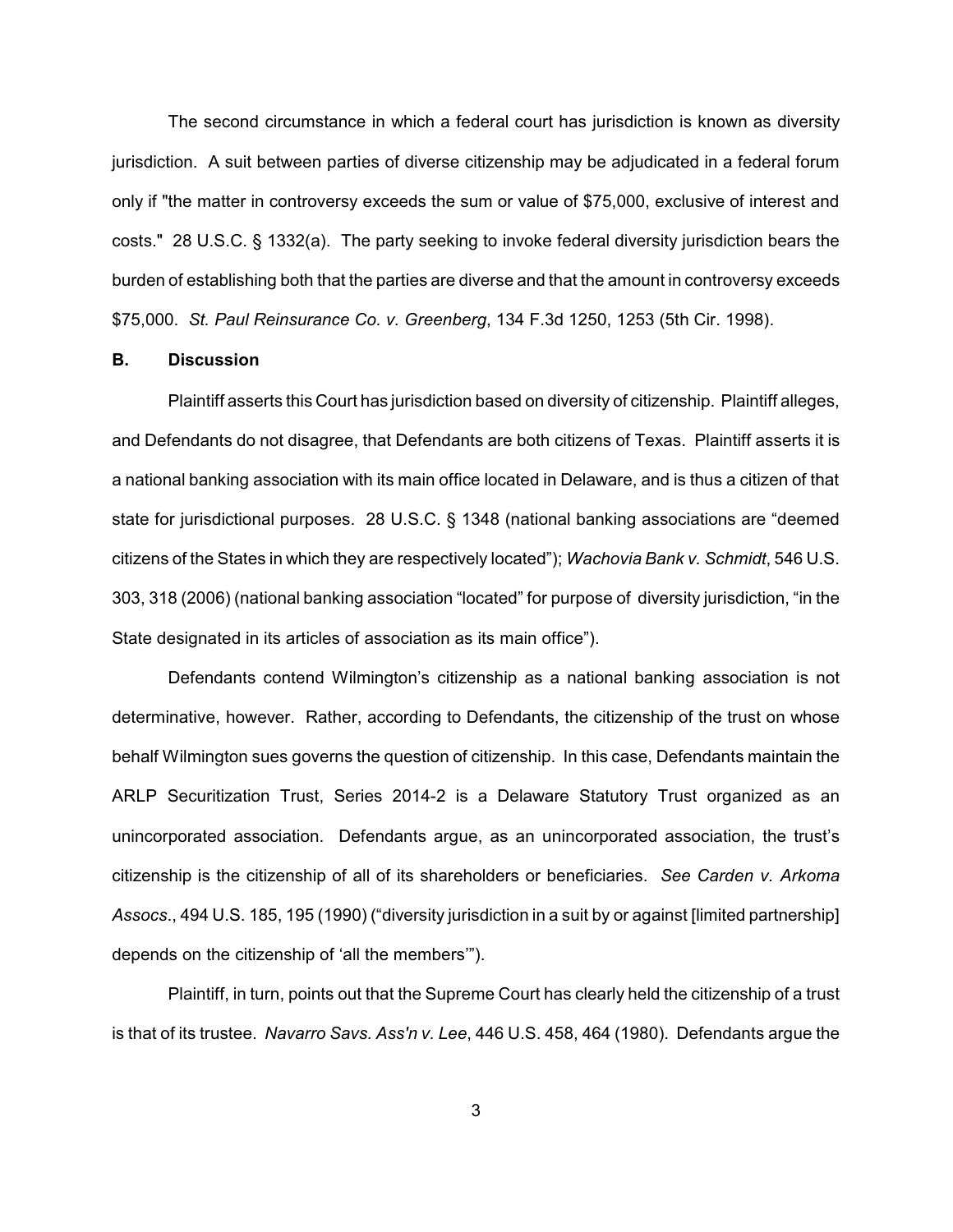decision in *Navarro* is distinguishable because the trust in that case was an express trust, rather than an unincorporated association. They also contend the Supreme Court's decision in *Carden* effectively superseded the holding in *Navarro* as to non-express trusts.

Defendants are correct that the decision in *Navarro* is not precisely on point factually, both because the trust at issue was of a different legal formulation than in this case and because the trustees in *Navarro* were sued in their own names for breach of contract. However, Defendants fail to consider the effect of a subsequent Fifth Circuit decision. At issue in that case was the citizenship of a limited partnership composed of a variety of business entities, including a trust. Without discussion, the Fifth Circuit noted that the citizenship of the partner trust was that of its trustee, citing *Navarro. Mullins v. TestAmerica, Inc.*, 564 F.3d 386, 397 n.6 (5th Cir. 2009).<sup>1</sup> Other circuit courts have held similarly, citing *Navarro*. *See Johnson v. Columbia Props. Anchorage, L.P.*, 437 F.3d 894, 899 (9th Cir. 2006); *May Dep't Stores Co. v. Fed. Ins. Co.*, 305 F.3d 597, 599 (7th Cir. 2002); *E.R. Squibb & Sons, Inc. v. Accident & Cas. Ins. Co.*, 160 F.3d 925, 931 (2d Cir. 1998). *But see Conagra Foods, Inc. v. Americold Logistics, LLC*, 776 F.3d 1175, 1181-82 (10th Cir. 2015) (assessment of citizenship of trust must include beneficiaries); *Emerald Investors Trust v. Gaunt Parsippany Partners*, 492 F.3d 192, 205 (3d Cir. 2007) (*Carden* directs that "both the trustee and the beneficiary should control in determining the citizenship of a trust.").

This Court thus concludes, in accord with other district courts in the Fifth Circuit, that the citizenship of Wilmington, as trustee, is to be considered in determining whether there is diversity of citizenship in this action. *Rivas v. U.S. Bank Nat'l Ass'n*, 2015 WL 3613653, at \*1 (S.D. Tex. June 9, 2015) (citizenship of plaintiff, named as "U.S. Bank National Association as Trustee for Master Asset Backed Securities Trust 2007–HE2" determined by citizenship of trustee bank, citing

 $1$  The Court is aware that other district courts have suggested *Mullins* is wrongly decided as it does not reference, and cannot be reconciled with, the decision in *Carden*. *See Berry v. Chrysler Grp., LLC*, 2013 WL 416218, at \*6 (S.D. Tex. Jan.31, 2013). However, as Fifth Circuit precedent, *Mullins* Is binding on this court.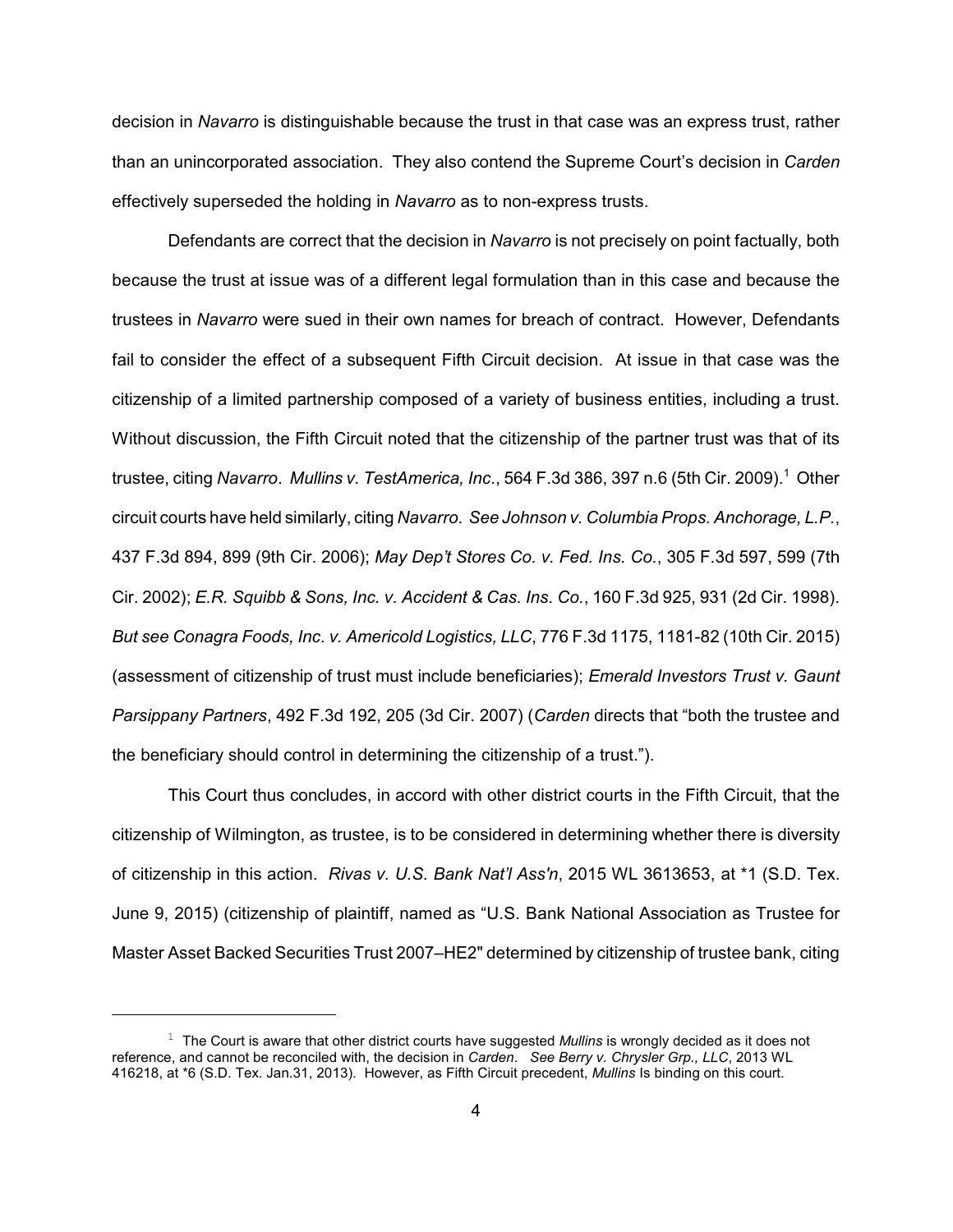*Navarro*); *WBCMT 2007-C33 Blanco Retail, LLC v. Salfiti*, 2014 WL 325407, at \*2 (W.D. Tex. Jan. 29, 2014) (citizenship of plaintiff, identified as "U.S. Bank National Association, as Trustee for the Registered Holders of Wachovia Bank Commercial Mortgage Trust, Commercial Mortgage Pass–Through Certificates, Series 2007–C33" determined by citizenship of U.S. Bank as trustee, citing *Navarro*). *See also Murchison Capital Partners, L.P. v. Nuance Commc'ns, Inc.*, 2013 WL 3328694, at \*3 (N.D. Tex. July 2, 2013) (citizenship of trust is that of its trustees); *LSM Trust v. Healthcare of Today, Inc.*, 2012 WL 2022114, at \*1 (E.D. Tex. Apr. 12, 2012), adopted in 2012 WL 2013451 (E.D. Tex. June 5, 2012) (same); *Dillard Family Trust v. Chase Home Fin.*, 2011 WL 6747416, at \*3 (N.D. Tex. Dec. 23, 2011) (same); *K & D Equity Investments, Inc. v. Cannex Therapeutics*, 2009 WL 5173710, at \*3 (E.D. Tex. Dec. 22, 2009) (same). As Wilmington is a citizen of Delaware and Defendants are citizens of Texas, complete diversity exists and the exercise of jurisdiction is proper. Accordingly, Defendants are not entitled to dismissal on this basis.

#### **III. RIPENESS**

Defendants next argue Plaintiff's claims are not ripe, and therefore this action should be dismissed for lack of jurisdiction.

#### **A. Applicable Law**

Article III of the United States Constitution limits the jurisdiction of federal courts to cases and controversies. U.S. CONST. art. III, § 2; *United States Parole Comm'n v. Geraghty*, 445 U.S. 388, 395 (1980). The justiciability doctrines of standing, mootness, political question, and ripeness "all originate in Article III's 'case' or 'controversy' language." *DaimlerChrysler Corp. v. Cuno*, 547 U.S. 332, 352 (2006). The ripeness doctrine is additionally drawn "from prudential reasons for refusing to exercise jurisdiction." *Nat'l Park Hospitality Ass'n v. Dep't of Interior*, 538 U.S. 803, 808 (2003). The ripeness doctrine's "basic rationale is to prevent the courts, through avoidance of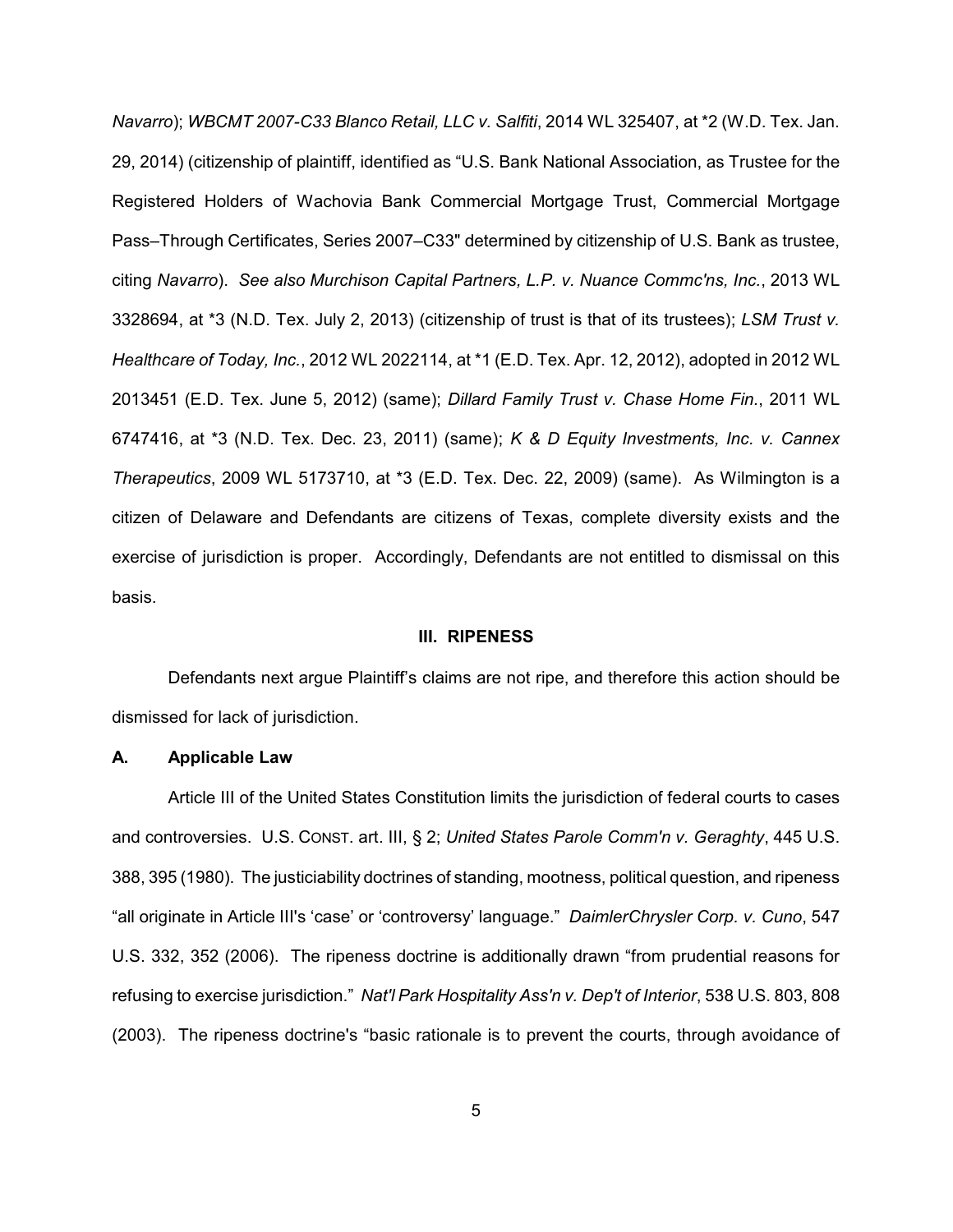premature adjudication, from entangling themselves in abstract disagreements." *Abbott Labs. v.*

*Gardner*, 387 U.S. 136, 148 (1967). Thus, a case is properly dismissed case for lack of ripeness

"when the case is abstract or hypothetical." *Choice Inc. of Texas v. Greenstein*, 691 F.3d 710, 715

(5th Cir. 2012).

## **B. Discussion**

Defendants contend Plaintiff's claim is not ripe for review because Plaintiff failed to satisfy a precondition to filing suit to enforce the Loan. Specifically, Defendants cite language in the Security Instrument which provides:

Neither Borrower nor Lender may commence, join, or be joined to any judicial action (as either an individual litigant or the member of a class) that arises from the other party's actions pursuant to this Security Instrument or that alleges that the other party has breached any provision of, or any duty owed by reason of, this Security Instrument, until such Borrower or Lender has notified the other party (with such notice given in compliance with the requirements of Section 14) of such alleged breach and afforded the other party hereto a reasonable period after the giving of such notice to take corrective action.

(Plf. 1st Am. Compl. Ex. B ¶ 19). Defendants maintain Plaintiff implicitly admits it failed to provide the required notice by stating in the First Amended Complaint that Defendants failed to make the payments required under the Loan and "[a]s a result of Defendants' failure to cure the default, Plaintiff accelerates the maturity of the debt and provides notice of this acceleration through the service of this Amended Complaint." (Plf. 1st Am. Compl. **[1]** 10, 12).

But Defendants' argument fails to consider the allegations in, and attachments to, Plaintiff's complaint. Plaintiff has alleged notice of default and intent to accelerate, which included affording Defendants an opportunity to cure their default, was mailed to Defendants on March 5, 2012. (*Id*. ¶ 11 & Ex. E). Admittedly, Plaintiff later provided Defendants with a written notice of rescission of the subsequent acceleration. (*Id*. & Ex. F). But, Defendants were clearly provided with the notice required under the terms of the Security Instrument. And they point to nothing which indicates that a rescission by Plaintiff of the acceleration of the debt would act as a rescission of the previously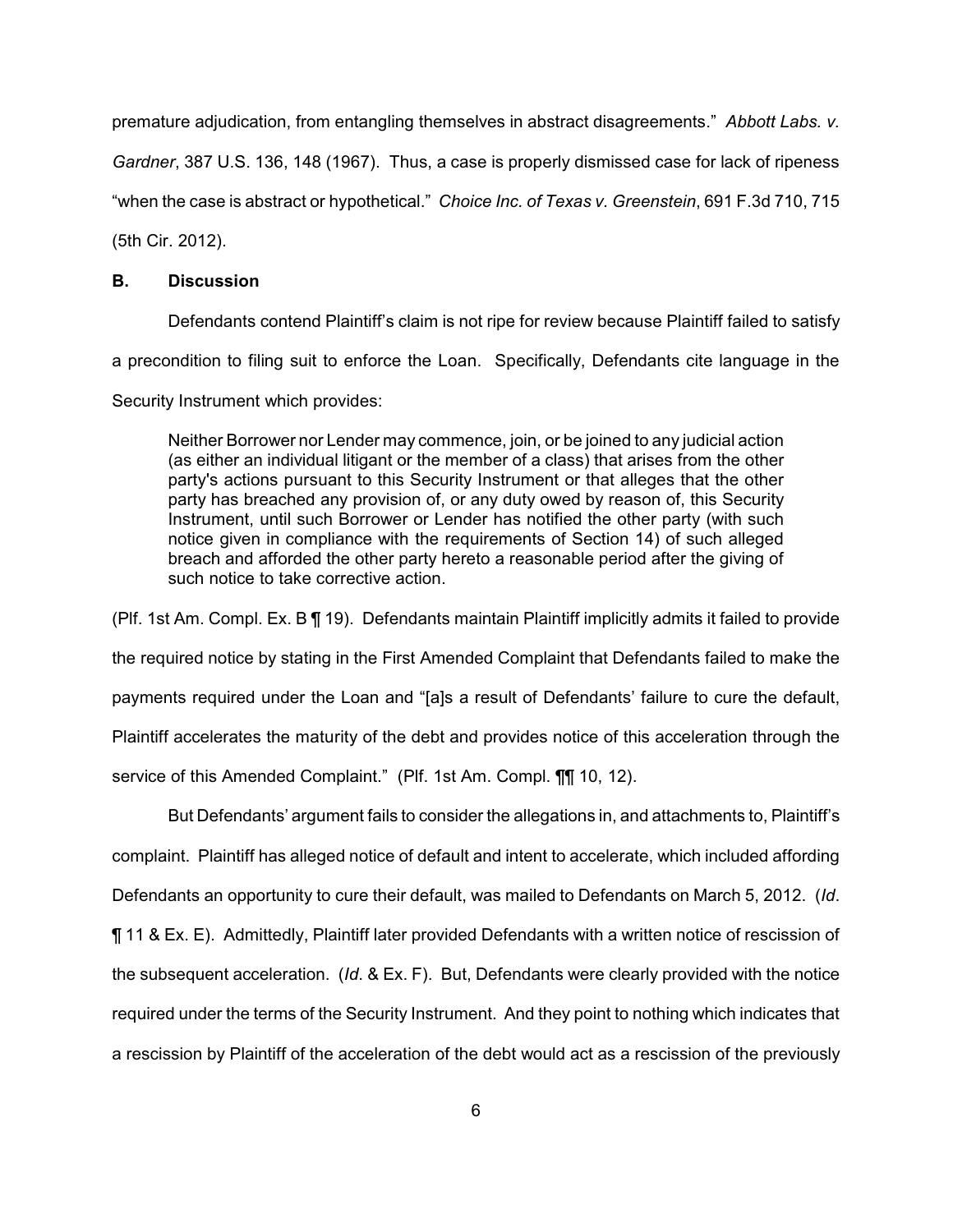provided notice. Accordingly, the Court declines to find this action should be dismissed for lack of ripeness.

### **IV. FAILURE TO STATE A CLAIM**

Defendants additionally argue this action should be dismissed because Plaintiff has failed to state an actionable claim for either judicial foreclosure or equitable subrogation.

#### **A. Standard of Review**

When evaluating a motion to dismiss for failure to state a claim under Rule 12(b)(6) the complaint must be liberally construed in favor of the plaintiff and all facts pleaded therein must be taken as true. *Leatherman v. Tarrant Cnty. Narcotics Intelligence & Coordination Unit*, 507 U.S. 163, 164 (1993); *Baker v. Putnal*, 75 F.3d 190, 196 (5th Cir. 1996). Although Federal Rule of Civil Procedure 8 mandates only that a pleading contain a "short and plain statement of the claim showing that the pleader is entitled to relief," this standard demands more than unadorned accusations, "labels and conclusions," "a formulaic recitation of the elements of a cause of action," or "naked assertion[s]" devoid of "further factual enhancement." *Bell Atl. v. Twombly*, 550 U.S. 544, 555 (2007). Rather, a complaint must contain sufficient factual matter, accepted as true, to "state a claim to relief that is plausible on its face." *Id.* at 570. The court must initially identify pleadings that are no more than legal conclusions not entitled to the assumption of truth, then assume the veracity of well-pleaded factual allegations and determine whether those allegations plausibly give rise to an entitlement to relief. If not, "the complaint has alleged–but it has not 'show[n]'–'that the pleader is entitled to relief.'" *Ashcroft v. Iqbal*, 556 U.S. 662, 679 (2009) (quoting FED. R. CIV. P. 8(a)(2)).

### **B. Discussion**

Defendants contend Plaintiff has failed to state an actionable claim for judicial foreclosure because Plaintiff has not shown a contractual basis for Defendants' liability. Defendants'

7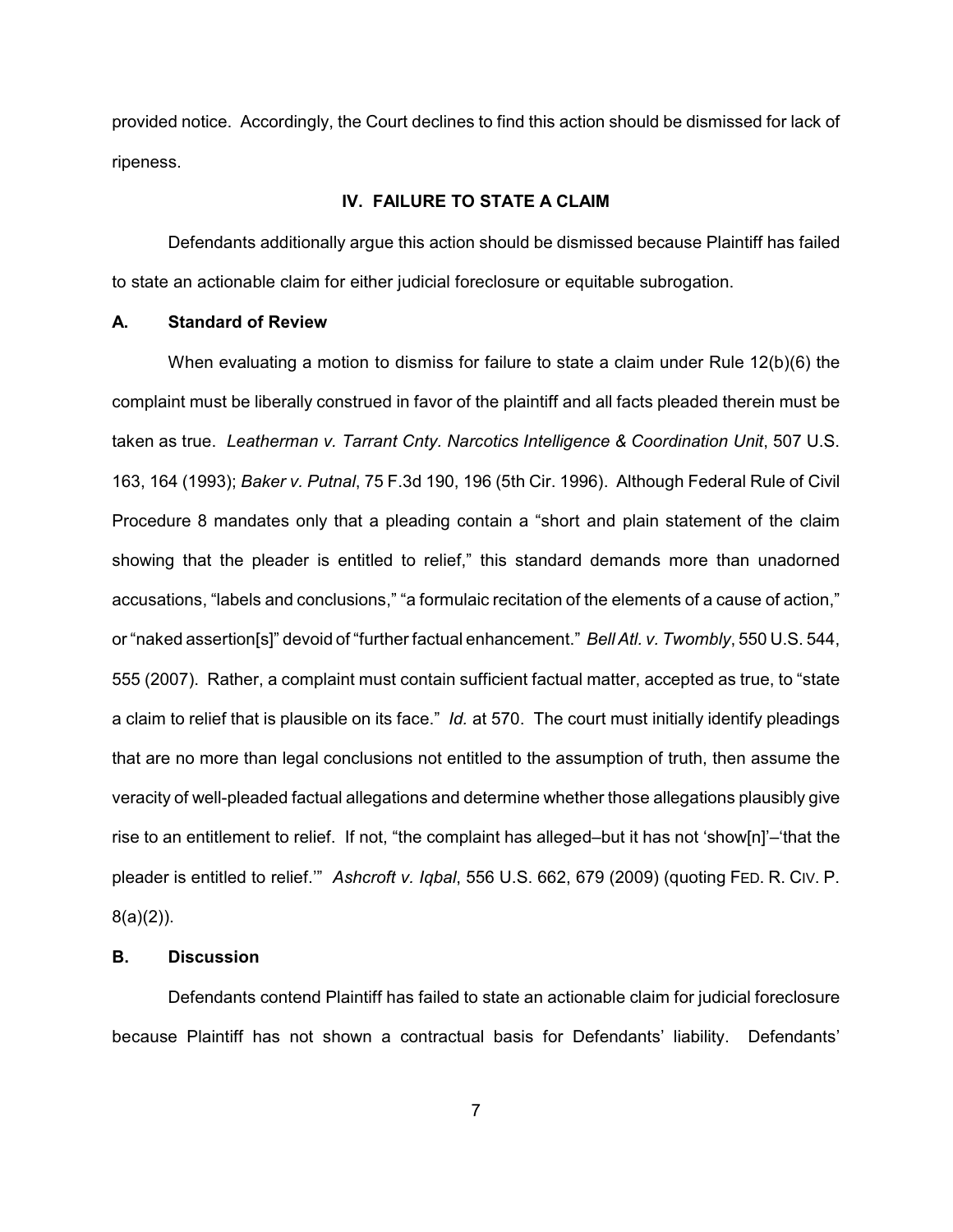contention is based on flaws they perceive in the documents attached to Plaintiff's complaint. Specifically. Defendants point out that the Note identifies only Kcevin Rob as the borrower, while the Security Instrument identifies both Kcevin Rob and Angel Rob as the borrower. (Plf. 1st Am. Compl. Exs. A-B).

The Court agrees the discrepancy is somewhat troubling. However, the standard of review at this preliminary stage is not whether Plaintiff has established an entitlement to relief, but rather whether Plaintiff has alleged facts which plausibly give rise to an entitlement to relief.

A claim for judicial foreclosure in Texas requires the plaintiff to show that: (1) a debt exists; (2) the debt is secured by a lien created under Texas law; (3) the borrower is in default; and (4) the borrower has been properly served with notice of default. *See* TEX. PROP. CODE § 51.002(d); *Huston v. U.S. Bank Nat'l Ass'n*, 988 F. Supp. 2d 732, 740 (S.D. Tex. 2013), *aff'd*, 583 F. App'x. 306 (5th Cir. 2014). Plaintiff here has alleged a loan agreement, composed of a promissory note and security instrument, was entered into by one or both of the defendants on July 26, 2007 in the amount of \$113,600 related to real property located at 12003 Thompkins Drive, Austin, Texas. (Plf. 1st Am. Compl. ¶ 6). Plaintiff has further alleged the loan is in default and the defendants were served with notice of the default. (*Id*. ¶¶ 10-11). The Court finds these allegations set forth sufficient facts to state a plausible claim for relief, and Defendants are therefore not entitled to dismissal of Plaintiff's claim for judicial foreclosure on this basis.

Defendants finally argue Plaintiff's alternative claim for equitable subrogation should be dismissed for two reasons. First, Defendants maintain Texas courts do not recognize equitable subrogation as a cause of action. According to the Texas Supreme Court, the doctrine of equitable subrogation allows a party to step into the shoes of another party, asserting claims that it would otherwise be unable to assert, and "Texas courts interpret the doctrine liberally." *Frymire Eng'g Co., Inc. v. Jomar Int'l, Ltd.*, 259 S.W.3d 140, 142 (Tex. 2008). Contrary to Defendants' assertion, courts applying Texas law have regularly permitted a party to assert a claim of equitable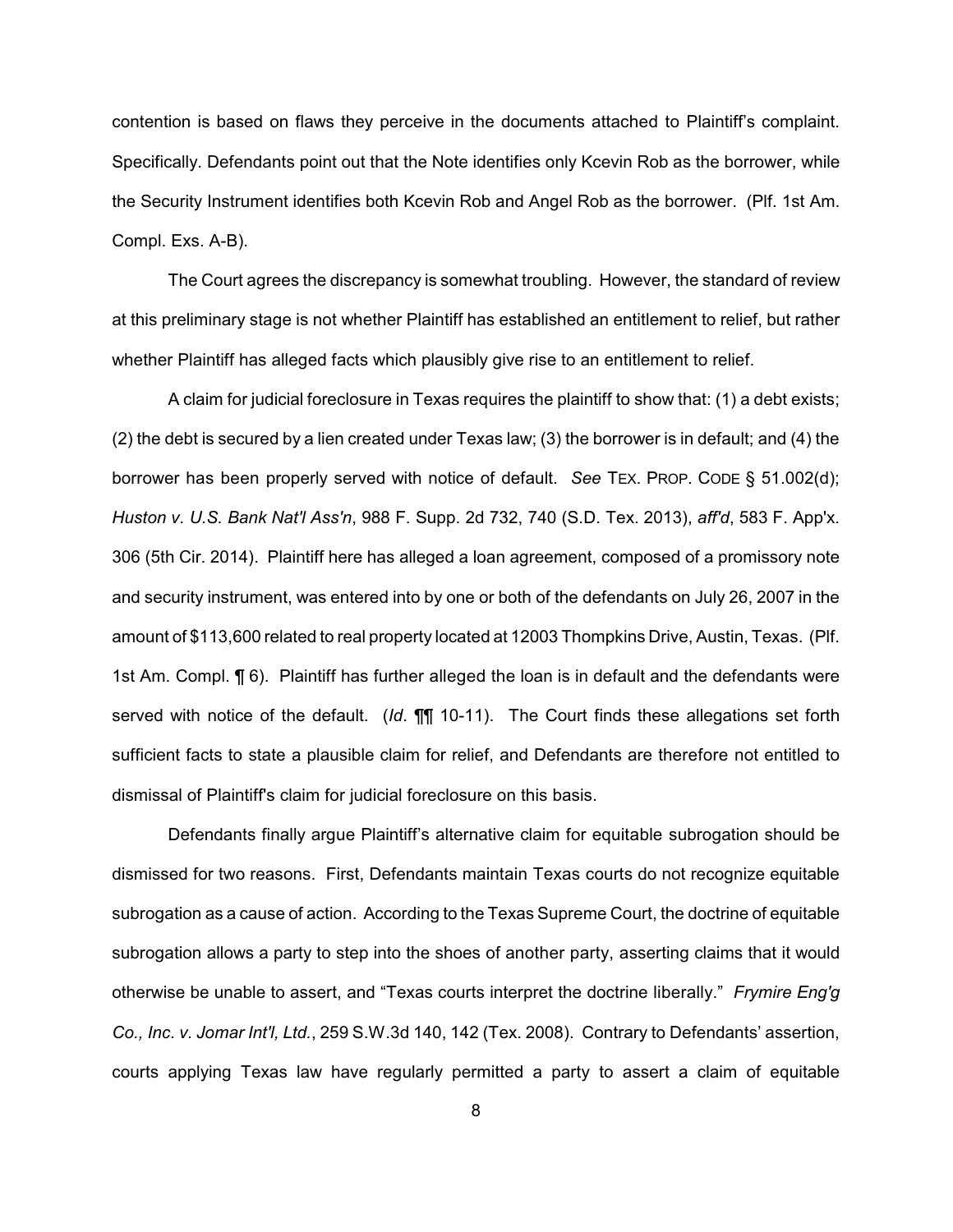subrogation. *See Royal Ins. Co. of Am. v. Caliber One Indem. Co.*, 465 F.3d 614, 615 (5th Cir. 2006) (holding that "the excess carrier was entitled to pursue a cause of action based on equitable subrogation"); *Admiral Ins. Co. v. Arrowood Indem. Co.*, 471 B.R. 687, 700 (N.D. Tex. 2012) (finding party "has stated a claim for equitable subrogation"); *LaSalle Bank Nat'l Ass'n v. White*, 246 S.W.3d 616, 620 (Tex. 2007) (describing plaintiff's "equitable subrogation claim" as arising from "payment of the pre-existing, constitutionally valid liens, which allowed the bank to step into the shoes of the prior lienholders"); *Am. Centennial Ins. Co. v. Canal Ins. Co.*, 843 S.W.2d 480, 483 (Tex. 1992) ( "[W]e hold that an excess carrier may bring an equitable subrogation action against the primary carrier."); *Argonaut Ins. Co. v. Allstate Ins. Co.*, 869 S.W.2d 537, 543 (Tex. App.–Corpus Christi 1993, writ denied)) (describing "key elements" of equitable subrogation claim).

Second, Defendants contend Plaintiff has not shown an entitlement to equitable subrogation based on the payment of property taxes for the Property. According to Defendants, Plaintiff has not alleged any payment of property taxes and thus cannot seek to stand in the shoes of a taxing entity and further that Texas statutes prohibit any transfer of a tax lien without authorization. As to the first contention, Plaintiff has alleged it paid property taxes and insurance on the Property following Defendants' default. (Plf. 1st Am. Compl. ¶ 19). As to the second contention, the Texas Supreme Court permitted the lender of a home equity loan to recover on a claim of equitable subrogation for the payment of pre-existing property tax liens paid by the loan when the borrower subsequently defaulted. *LaSalle Bank*, 246 S.W.3d at 620. Accordingly, Defendants have not shown dismissal of Plaintiff's equitable subrogation claim is warranted.